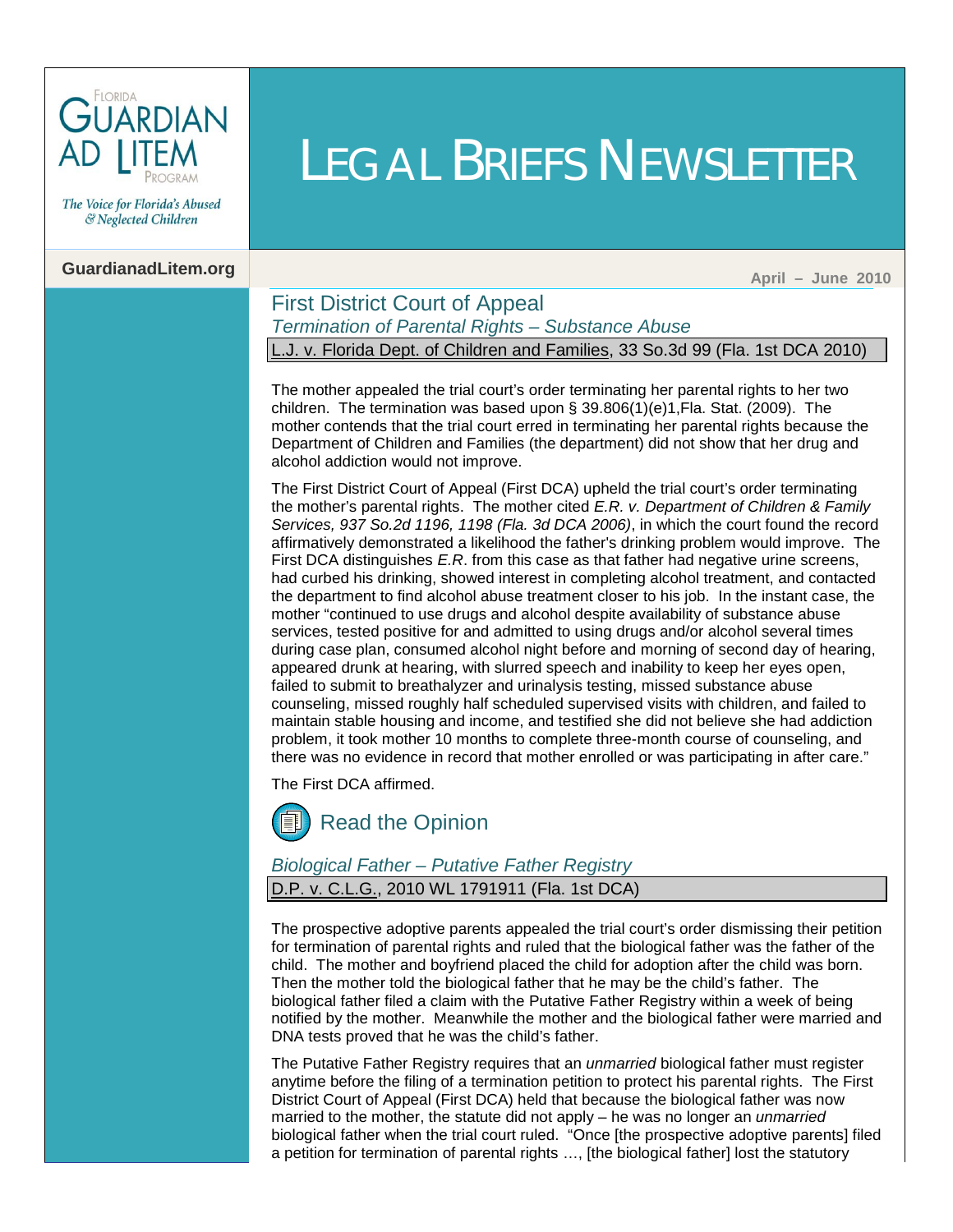## Florida Guardian ad Litem Legal Briefs Newsletter

right to file a claim of paternity unde[r § 63.054\(1\).](http://www.leg.state.fl.us/Statutes/index.cfm?App_mode=Display_Statute&Search_String=&URL=Ch0063/SEC054.HTM&Title=->2009->Ch0063->Section%20054#0063.054) When he married [the mother], however, his failure to file a timely claim of paternity with the Registry became immaterial, because he was no longer subject to  $\S$  63.054(1) or [63.088\(1\).](http://www.leg.state.fl.us/Statutes/index.cfm?App_mode=Display_Statute&Search_String=&URL=Ch0063/SEC088.HTM&Title=->2009->Ch0063->Section%20088#0063.088) The parents' marriage conferred on the child the same status as a child born to a couple with an intact marriage. [See § 742.091, Fla. Stat. \(2007\)."](http://www.leg.state.fl.us/Statutes/index.cfm?App_mode=Display_Statute&Search_String=&URL=Ch0742/SEC091.HTM&Title=->2009->Ch0742->Section%20091#0742.091)



Second District Court of Appeal *Procedure to Pursue Claim on Ineffective Assistance of Counsel*

In re E.K.,33 So.3d 125 (Fla. 2d DCA 2010)

The father appealed the trial court's denial of his motion for relief from judgment alleging ineffective assistance of counsel. [Fla. R. Juv. P. 8.270\(b\).](http://www.floridabar.org/TFB/TFBResources.nsf/Attachments/E2AD7DEF01F6F90685256B29004BFA7E/$FILE/Juvenile.pdf?OpenElement) The trial court entered the final judgment for adoption while the father's motion was pending. The trial court held that th[at rule 8.270\(b\)](http://www.floridabar.org/TFB/TFBResources.nsf/Attachments/E2AD7DEF01F6F90685256B29004BFA7E/$FILE/Juvenile.pdf?OpenElement) was "not a proper mechanism through which to raise a claim of ineffective assistance of counsel in a termination proceeding." The father argues that the trial court's ruling gives him no remedy for ineffective assistance of counsel.

Although the Second District Court of Appeal affirmed the trial court's denial of father's motion, it recognized the "unfairness inherent in the Father's having a right with no remedy." The Second DCA certified the following questions:

1. DOES FLORIDA RECOGNIZE A CLAIM OF INEFFECTIVE ASSISTANCE OF COUNSEL ARISING FROM A LAWYER'S REPRESENTATION OF A PARENT IN A PROCEEDING FOR THE TERMINATION OF PARENTAL RIGHTS?

2. IF SO, WHAT PROCEDURE MUST BE FOLLOWED TO PURSUE A CLAIM OF INEFFECTIVE ASSISTANCE OF COUNSEL?

## [Read the Opinion](http://www.2dca.org/opinions/Opinion_Pages/Opinion_Page_2010/April/April%2028,%202010/2D09-3487rh.pdf)

*Interstate Compact on the Placement of Children* 

In re J.D., 2010 WL 2079658 (Fla. 2d DCA)

The Department of Children and Family Services filed a writ of certiorari vacating a nonfinal order reunifying the children with their mother in Alabama. The Second District Court of Appeal (Second DCA) held that the trial court "violated the Interstate Compact on the Placement of Children Act, codified a[t § 409.401, Florida Statutes \(2009\),](http://www.leg.state.fl.us/Statutes/index.cfm?App_mode=Display_Statute&Search_String=&URL=Ch0409/SEC401.HTM&Title=->2009->Ch0409->Section%20401#0409.401) without first obtaining consent of the authorities in Alabama and completion of a home study. The Second DCA held that the opinion did not require removal of the children. But "the trial court must conduct a hearing as soon as possible to determine the status of the children and to ensure the conditions of their placement are in full accordance with the law."

# [Read the Opinion](http://www.2dca.org/opinions/Opinion_Pages/Opinion_Page_2010/May/May%2026,%202010/2D10-196.pdf)

*Consent – Least Restrictive Means*

In re G.M., 2010 WL 2218597 (Fla. 2d DCA)

The Department of Children and Family Services (the department) and the Guardian ad Litem (GAL) appealed the trial court's order terminating the father's parental rights as to one child but not the other after he consented to the termination petition. The mother's parental rights were terminated. The father entered a consent to the termination petition during the termination hearing. The department's "petition alleged that the father had severely beaten the two-year-old child. The trial court granted the petition as to the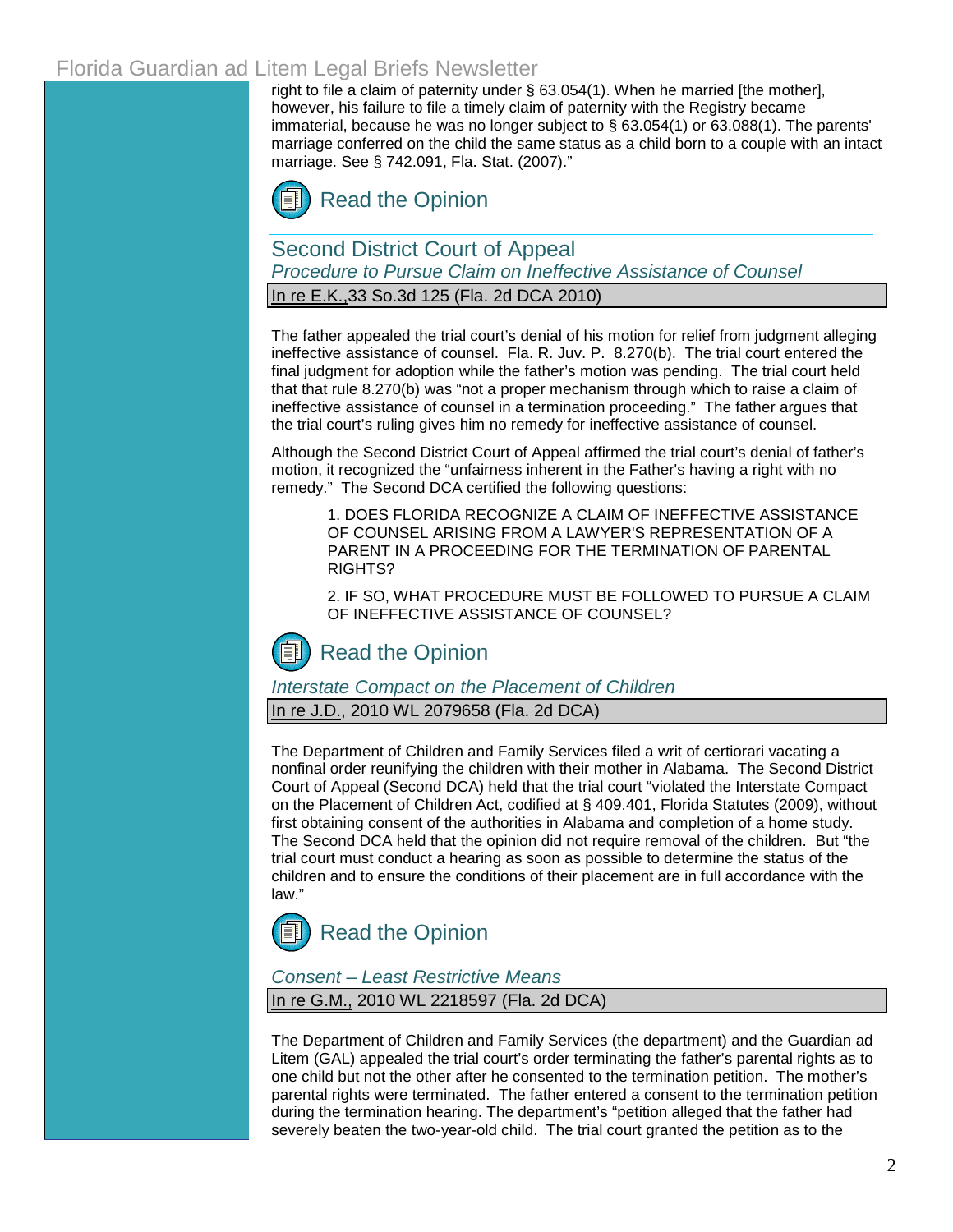## Florida Guardian ad Litem Legal Briefs Newsletter

father in regard to the two-year-old child but denied the petition as to the father's rights to the younger child because declined to "the department failed to establish that termination is the least restrictive means of protecting the child from harm."

The Second District Court of Appeal (Second DCA) held that the father's consent was inclusive of the least restrictive means finding. "Because by his consent to the allegations in the Department's petition the Father acknowledged that grounds existed to support termination of his rights to both children and that such termination was the least restrictive means…" "Because by his consent to the allegations in the Department's petition the Father acknowledged that grounds existed to support termination of his rights to both children and that such termination was the least restrictive means…"

The Second DCA reversed and remanded to the trial court with instructions to enter a final judgment granting the termination petition against the father as to both children.

# [Read the Opinion](http://www.2dca.org/opinions/Opinion_Pages/Opinion_Page_2010/June/June%2004,%202010/2D09-1970.pdf)

### Third District Court of Appeal

*Mother's Inability to Improve in Order to Care for Children*

N.S. v. Department of Children and Families, 2010 WL 1875624 (Fla. 3d DCA)

The mother and father appealed the termination of their parental rights. The dependency petition alleged that the mother was mentally impaired, homeless and unable to care for her children. The father, who was incarcerated during the case, failed to protect the child from an inadequate custodian (the mother). The trial court found that the father failed to complete his case plan, "to financially support his child or provide adequate housing or medical care for that child, failed to consistently visit with the child, and lacks the disposition necessary to provide his child with food, clothing, medical or other remedial care. The Father did not express a desire to take on the responsibility of a full-time parent but would rather the elderly grandmother care for the child and siblings where it is apparent that she is an inappropriate caretaker."

The mother's rights were also terminated as two expert witnesses concluded that her very low IQ "prevents her from ever safely parenting the children on her own and, despite the provision of social services, there is no reasonable basis to believe that she will improve."

The Third District Court of Appeals (Third DCA) upheld the trial court's termination of both the mother and father's rights. The Third DCA went on to say that "the existence of possible placement with a relative is irrelevant to the least restrictive means test, where DCF made reasonable efforts to rehabilitate the Mother and provide services to her and her children with the goal of reuniting them as a functional family." See *R.L. v. Dep't of Children & Family Servs., 955 So.2d at 1240 (Fla. 5th DCA 2007)* ("The existence of a long-term relative placement is not the 'dispositive constitutional consideration' in applying the least restrictive means test.").

The Third DCA affirmed the trial court's order terminating parental rights.

[Read the Opinion](http://www.3dca.flcourts.org/Opinions/3D09-2019.pdf)

## Fifth District Court of Appeal

*TPR Ground Must be Pled*

C.B. v. Department of Children and Families, 32 So.3d 748 (Fla. 5th DCA 2010)

The mother appealed the termination of rights to her five children. The mother argued that one of the grounds the trial court terminated her right upon (multiple out-of-home care placements, as set forth in [§ 39.806\(1\)\( l \), Florida Statutes \(2008\)](http://web2.westlaw.com/find/default.wl?tf=-1&rs=WLW10.06&fn=_top&sv=Split&docname=FLSTS39.806&tc=-1&pbc=84F29426&ordoc=2021824389&findtype=L&db=1000006&vr=2.0&rp=%2ffind%2fdefault.wl&mt=Westlaw)[\)](http://www.leg.state.fl.us/Statutes/index.cfm?App_mode=Display_Statute&Search_String=&URL=Ch0039/SEC806.HTM&Title=->2009->Ch0039->Section%20806#0039.806) was not pled as a basis for termination in the petition and the department failed to seek amendment of